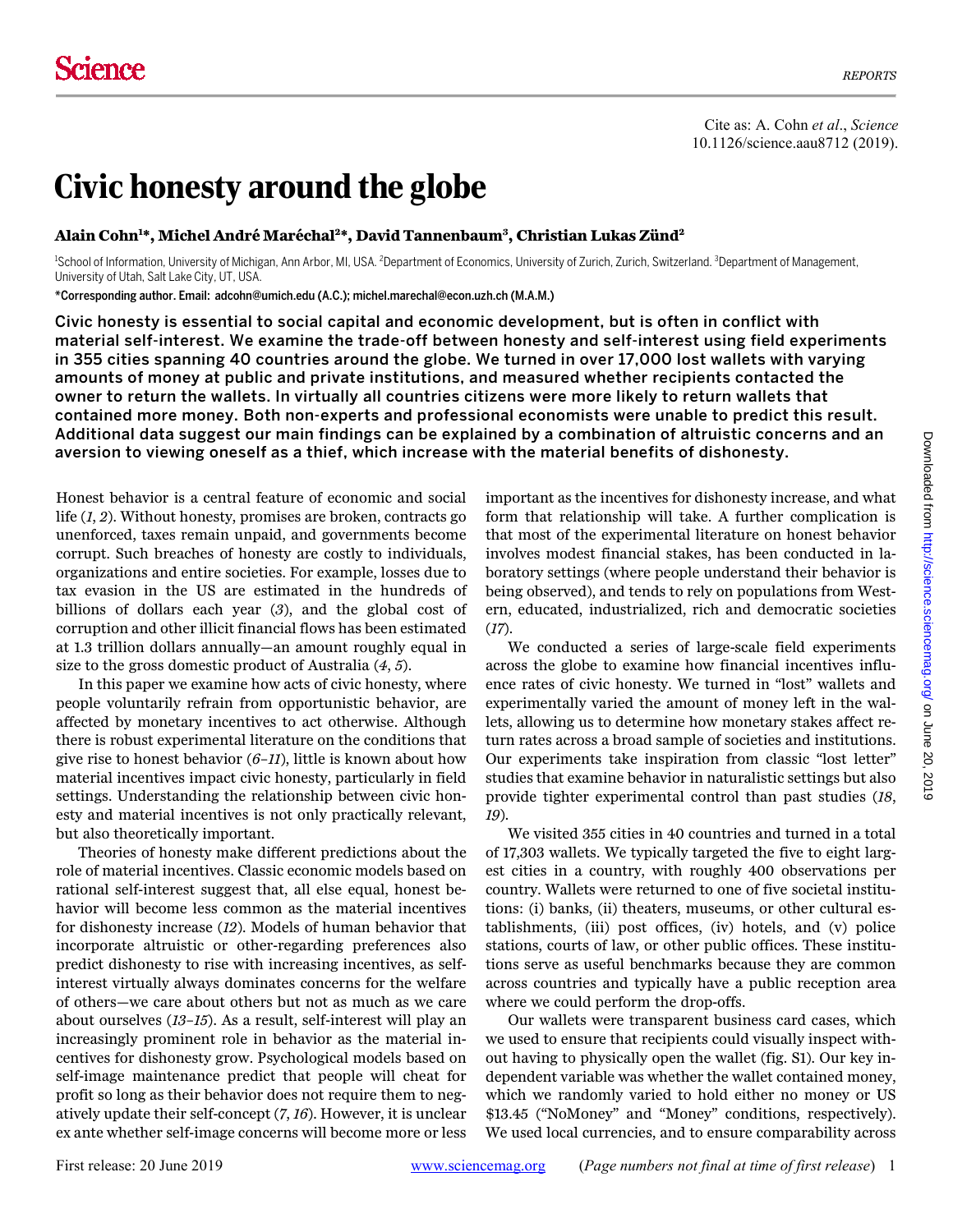countries, we adjusted the amount according to each country's purchasing power. Each wallet also contained three identical business cards, a grocery list, and a key. The business cards displayed the owner's name and email address, and we used fictitious but commonplace male names for each country. Both the grocery list and business cards were written in the country's local language to signal that the owner was a local resident.

After walking into the building, one of our research assistants (from a pool of eleven male and two female assistants) approached an employee at the counter and said, "Hi, I found this [pointing to the wallet] on the street around the corner." The wallet was then placed on the counter and pushed over to the employee. "Somebody must have lost it. I'm in a hurry and have to go. Can you please take care of it?" The research assistant then left the building without leaving contact details or asking for a receipt. Our key outcome measure was whether recipients contacted the owner to return the wallet. We created unique email addresses for every wallet and recorded emails that were sent within 100 days of the initial drop-off. Complete methods and results, including additional robustness checks such as testing for experimenter effects, can be found in the supplementary materials.

As shown in the left half of Fig. 1, our cross-country experiments return a remarkably consistent result: citizens were overwhelmingly more likely to report lost wallets with money than without. We observed this pattern for 38 out of our 40 countries, and in no country did we find a statistically significant decrease in reporting rates when the wallet contained money. On average, adding money to the wallet increased the likelihood of reporting a wallet from 40% in the NoMoney condition to 51% in the Money condition  $(P < 0.0001)$ . This result holds when controlling for a number of recipient and situational characteristics (table S8). Furthermore, while rates of civic honesty vary substantially from country to country, the absolute increase in honesty across conditions was stable. As shown on the right half of Fig. 1, the average treatment effect is roughly equal in size across quartiles based on absolute response rates.

Citizens displayed greater civic honesty when the wallets contained money, but perhaps this is because the amount was not large enough to be financially meaningful. To examine this possibility we also ran a "BigMoney" condition in three countries (US, UK, and Poland) that increased the money inside the wallet to US \$94.15, or seven times the amount in our original Money condition. Shown in Fig. 2, reporting rates in all three countries increase even further when the wallets contained a sizable amount of money. Pooled across the three countries, response rates increased from 46% in the No-Money condition to 61% in the Money condition, and topped out at 72% in the BigMoney condition (*P* < 0.0001 for all pairwise comparisons; table S9).

We next turn to the question of why people are especially likely to return a lost wallet when it contains more, rather than less, money. Our study design allows us to rule out several possible explanations. We first explored the possibility that recipients were worried about legal penalties for failing to return a wallet, especially when the wallet contained increasing amounts of money. To address this issue, we examined whether relative reporting rates were affected by (a) the presence of other individuals when receiving the wallet, (b) the presence of security cameras in the building, and (c) statelevel variation in lost property laws within the United States. Civic honesty should increase as a function of these variables if recipients were concerned about possible punishment or probability of detection, yet we find that none of these factors explain meaningful variation in reporting rates across treatment conditions (tables S14 to S16). A second explanation is that since we only measured whether recipients reported a lost wallet, recipients in the money conditions may have been more likely to return the wallets while pocketing the cash. We conducted an audit on a subset of wallets reported to us and do not find support for this explanation: over 98% of the money in the wallets we collected was returned. A third possible explanation is that recipients expected a larger "finder's fee" upon returning wallets with greater amounts of money. Using national representative surveys conducted in the US, UK, and Poland, we asked respondents the size of the reward they would expect upon returning a wallet with the amounts of money we used in our studies. We fail to find evidence that people expect a larger reward for returning a wallet with more, rather than less, money (table S17).

Having ruled out three possible explanations, we next formulate and test a simple behavioral model that captures the pattern of results observed in the data (full model details can be found in the supplementary materials). In our framework, civic honesty is determined by the interplay between four components: (i) the economic payoff of keeping the wallet, (ii) the fixed effort cost of contacting the wallet's owner, (iii) an altruistic concern for the owner's welfare, and (iv) the costs associated with negatively updating one's self-image as a thief (what we will call "theft aversion").

A key feature of our framework is that altruistic concerns are affected by the contents of the wallet thought to be valuable to the owner, whereas concerns of theft aversion are only affected by the contents of the wallet that are also valuable to the recipient (e.g., money). To distinguish between these two motivations, we conducted a "Money-NoKey" condition in our US, UK, and Poland locations with wallets identical to our Money condition but which did not contain a key. Unlike money, the key is valuable to the owner but not to the recipient, and so any difference between the Money and Money-NoKey conditions can be ascribed to altruistic concerns. Shown in table S10, recipients were on average 9.2 percentage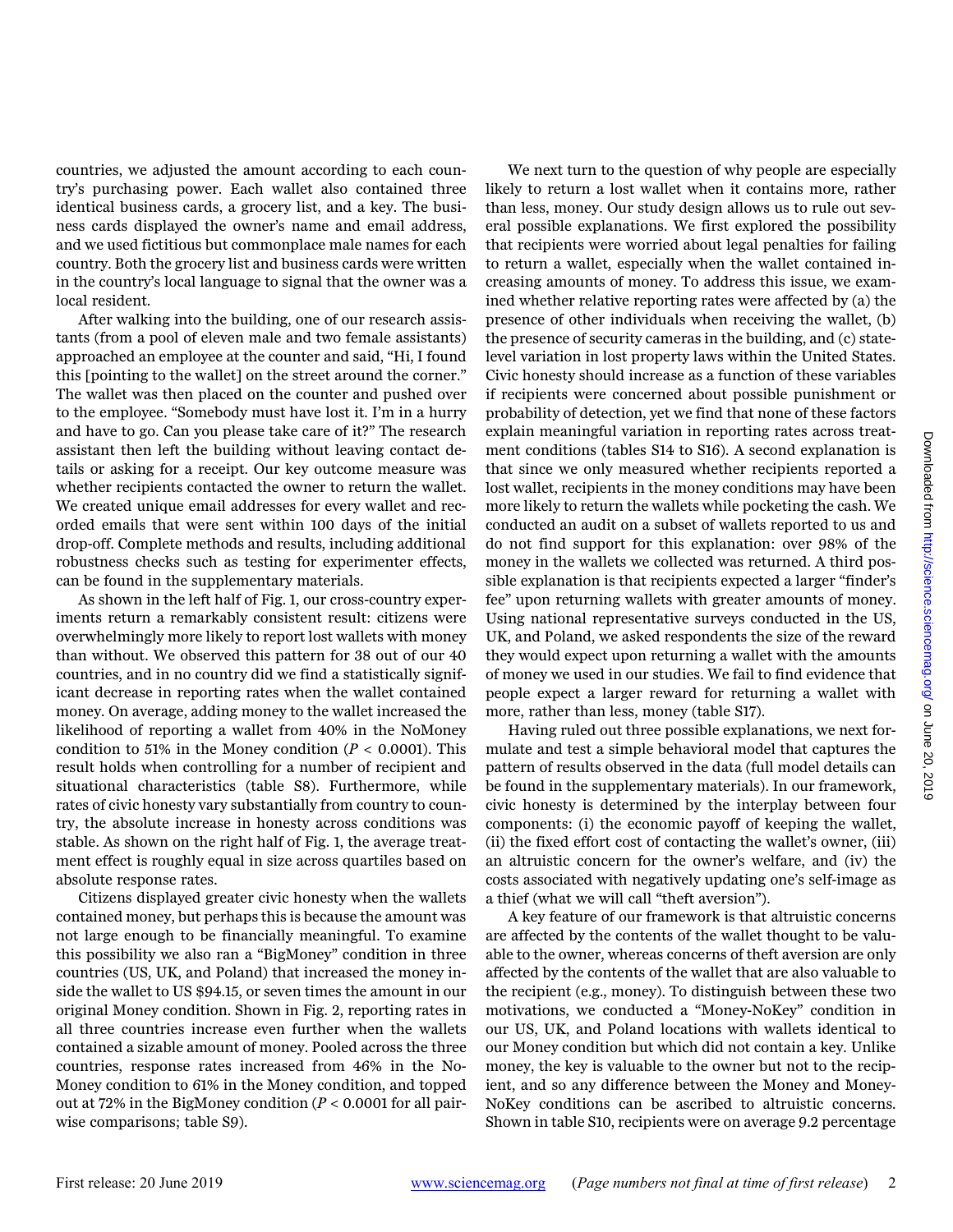2019

points more likely to report a wallet with a key than without  $(P = 0.0001$  when results are pooled across countries). This suggests that recipients reported a lost wallet partly because recipients are concerned about the harm they impose on the owner.

The second part of our framework—and crucial to explaining the increase in reporting rates for wallets with greater amounts of money—involves the aversion to viewing oneself as a thief. Using nationally representative surveys conducted in the US, UK, and Poland, we asked respondents to imagine receiving a wallet with the contents in our four conditions (NoMoney, Money, BigMoney, and Money-NoKey) and rated the extent to which failing to return the wallet would feel like stealing on a scale from 0 (*not at all*) to 10 (*very much*). Respondents reported that failing to return a wallet would feel more like stealing when the wallet contained a modest amount of money than when it contained no money, and that such behavior would feel even more like stealing when the wallet contained a substantial amount of money ( $P \le 0.007$ ) for all pairwise comparisons; table S11). This tells us that, consistent with our behavioral data on wallet reporting rates, the self-image cost of failing to return the wallet likely increases with the amount of money in the wallet. By contrast, we fail to observe a reliable difference in "feels like stealing" scores when comparing wallets that contained the same amount of money but differed in whether they also contained a key (Money vs. Money-NoKey;  $P = 0.259$ ). This tells us that concerns of theft aversion are likely tied to contents valuable to the recipient, such as the amount of money inside the wallet, but not to other contents that are only valuable to the owner. Although survey responses do not always generalize to real behavior and should be interpreted carefully, these findings are consistent with the hypothesis that larger monetary payoffs for dishonesty are also associated with increased psychological costs, and that the increase in psychological costs can outweigh the marginal economic benefits of dishonesty.

In a final set of studies, we investigated whether people anticipate this form of civic honesty. We asked a sample of 299 participants to predict reporting rates in the US for wallets that contained \$0, \$13.45, and \$94.15 (corresponding to our NoMoney, Money, and BigMoney conditions). To encourage accuracy, we notified respondents that the most accurate predictors would receive a cash bonus. Shown in Fig. 3B, we find that respondents' beliefs were at odds with the behavioral data (Fig. 3A). Respondents predicted that rates of civic honesty would be highest when the wallet contained no money ( $M = 73\%$ ,  $SD = 29$ ), lower when the wallet contained a modest amount of money ( $M = 65\%$ ,  $SD = 24$ ), and lower still when the wallet contained a substantial amount of money ( $M = 55\%, SD = 29$ ). The average predicted change in reporting rates from condition to condition was significantly different from the actual change in reporting rates (*P* < 0.001 for all pairwise comparisons). As wallet amounts increased, 64% of respondents incorrectly predicted reporting rates would decrease and 18% correctly predicted reporting rates would increase  $(P < 0.001$  by a sign test). Additional questioning suggests that respondents' predictions reflected a mental model of human behavior that exaggerates the role of narrow self-interest (*20*, *21*). When wallets contained more money, respondents expected self-interest to grow and altruistic concerns for the owner to fade, and gave little weight to theft aversion in influencing reporting rates (see table S13).

The general public incorrectly predicts how citizens will respond as the monetary value of the wallet increases, but perhaps professional economists will be more accurate. We asked a sample of 279 top-performing academic economists to predict our results. Like our non-experts, this sample also did not expect reporting rates to increase for wallets with greater amounts of money. Shown in Fig. 3C, respondents on average predicted that rates of civic honesty would be higher in the NoMoney and Money conditions  $(M = 69\%, SD = 25$ and  $M = 69\%, SD = 21$ , respectively) than in the BigMoney condition ( $M = 66\%$ ,  $SD = 23$ ). These predictions were again significantly different from the actual changes we observe across conditions ( $P < 0.001$  for all pairwise comparisons). However, the degree of miscalibration among economists was less severe than in our non-expert sample. As wallet amounts increased, 49% of economists incorrectly predicted reporting rates would decrease and 29% correctly predicted reporting rates would increase  $(P < 0.001$  by a sign test).

We conducted field experiments in 40 countries to examine whether people act more dishonestly when they have a greater economic incentive to do so, and found the opposite to be true. Citizens were more likely to return wallets that contained relatively larger amounts of money. This finding is robust across countries and institutions, and holds even when economic incentives for dishonesty are substantial. Our results are consistent with theoretical models that incorporate altruism and self-image concerns, but also suggest modification in that non-pecuniary motivations directly interact with the material benefits gained from dishonest behavior. When people stand to heavily profit from engaging in dishonest behavior, the desire to cheat increases but so do the psychological costs of viewing oneself as a thief—and sometimes the latter will dominate the former.

Our findings also represent a unique data set for examining cross-country differences in civic honesty. Honesty is a key component of social capital (*22*), and here we provide an objective measure to supplement the large body of work that has traditionally examined social capital using subjective survey measures (*2*, *23*–*25*). Using average response rates across countries, we find substantial variation in rates of civic honesty, ranging from 14% to 76%. This variation largely persists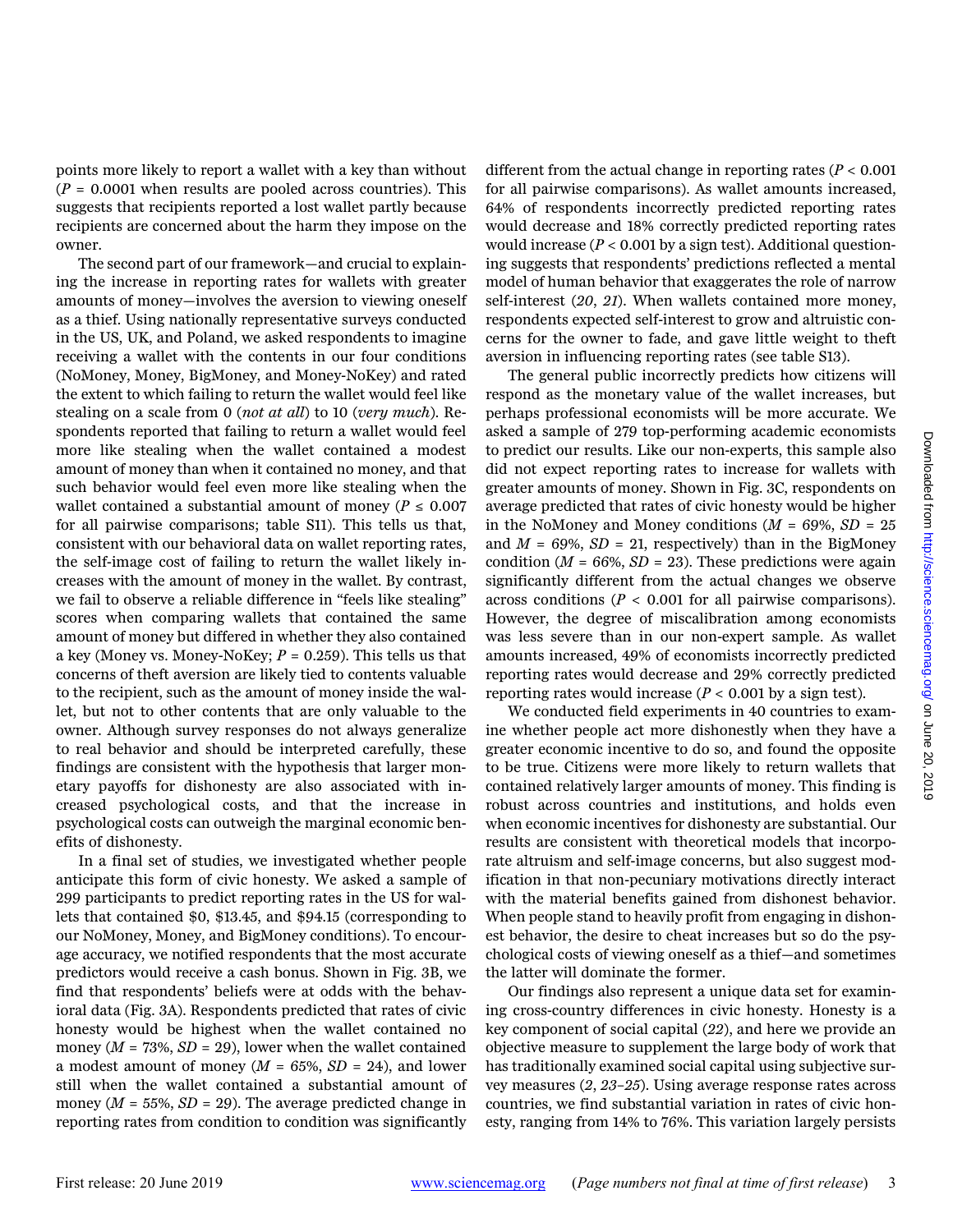even when controlling for a country's gross domestic product, suggesting that other factors besides country wealth are also at play. In the supplementary materials, we provide an analysis suggesting that economically favorable geographic conditions, inclusive political institutions, national education, and cultural values that emphasize moral norms extending beyond one's in-group are also positively associated with rates of civic honesty. Future research is needed to identify how these and other factors may contribute to societal differences in honest behavior.

#### **REFERENCES AND NOTES**

- 1. K. J. Arrow, Gifts and exchanges. *Philos. Public Aff.* 1, 343–362 (1972).
- 2. Y. Algan, P. Cahuc, Trust and growth. *Annu. Rev. Econ.* 5, 521–549 (2013). [doi:10.1146/annurev-economics-081412-102108](http://dx.doi.org/10.1146/annurev-economics-081412-102108)
- 3. IRS, *Tax Gap Estimates for Tax Years 2008–2010* (Internal Revenue Service, 2016)
- 4. D. Kar, S. Freitas, *Illicit Financial Flows from Developing Countries over the Decade Ending 2009* (Global Financial Integrity, 2011).
- 5. World Development Indicators 2017 (World Bank, 2017).
- 6. T. Ellingsen, M. Johannesson, Promises, threats and fairness. *Econ. J.*114, 397–420 (2004)[. doi:10.1111/j.1468-0297.2004.00214.x](http://dx.doi.org/10.1111/j.1468-0297.2004.00214.x)
- 7. N. Mazar, O. Amir, D. Ariely, The dishonesty of honest people: A theory of selfconcept maintenance. *J. Mark. Res.* 45, 633–644 (2008). [doi:10.1509/jmkr.45.6.633](http://dx.doi.org/10.1509/jmkr.45.6.633)
- 8. S. Shalvi, F. Gino, R. Barkan, S. Ayal, Self-serving justifications: Doing wrong and feeling moral. *Curr. Dir. Psychol. Sci.* 24, 125–130 (2015). [doi:10.1177/0963721414553264](http://dx.doi.org/10.1177/0963721414553264)
- 9. S. Gächter, J. F. Schulz, Intrinsic honesty and the prevalence of rule violations across societies. *Nature* 531, 496–499 (2016)[. doi:10.1038/nature17160](http://dx.doi.org/10.1038/nature17160) [Medline](http://www.ncbi.nlm.nih.gov/entrez/query.fcgi?cmd=Retrieve&db=PubMed&list_uids=26958830&dopt=Abstract)
- 10. J. Abeler, D. Nosenzo, C. Raymond,"Preferences for truth-telling," IZA Discussion Paper No. 10188, Institute for the Study of Labor (IZA), 2016.
- 11. U. Gneezy, A. Kajackaite, J. Sobel, Lying aversion and the size of the lie. *Am. Econ. Rev.* 108, 419–453 (2018)[. doi:10.1257/aer.20161553](http://dx.doi.org/10.1257/aer.20161553)
- 12. G. S. Becker, Crime and punishment: An economic approach. *J. Polit. Econ.* 76, 169-217 (1968)[. doi:10.1086/259394](http://dx.doi.org/10.1086/259394)
- 13. E. Fehr, K. M. Schmidt, A theory of fairness, competition, and cooperation. *Q. J. Econ.* 114, 817–868 (1999)[. doi:10.1162/003355399556151](http://dx.doi.org/10.1162/003355399556151)
- 14. G. Charness, M. Rabin, Understanding social preferences with simple tests. *Q. J. Econ.* 117, 817–869 (2002)[. doi:10.1162/003355302760193904](http://dx.doi.org/10.1162/003355302760193904)
- 15. R. Fisman, S. Kariv, D. Markovits, Individual preferences for giving. *Am. Econ. Rev.* 97, 1858–1876 (2007)[. doi:10.1257/aer.97.5.1858](http://dx.doi.org/10.1257/aer.97.5.1858)
- 16. S. Duval, R. A. Wicklund, *A Theory of Objective Self Awareness* (Academic Press, 1972).
- 17. J. Henrich, S. J. Heine, A. Norenzayan, Most people are not WEIRD. *Nature* 466, 29 (2010)[. doi:10.1038/466029a](http://dx.doi.org/10.1038/466029a) [Medline](http://www.ncbi.nlm.nih.gov/entrez/query.fcgi?cmd=Retrieve&db=PubMed&list_uids=20595995&dopt=Abstract)
- 18. C. B. Merritt, R. G. Fowler, The pecuniary honesty of the public at large. *J. Abnorm. Psychol.* 43, 90–93 (1948)[. doi:10.1037/h0061846](http://dx.doi.org/10.1037/h0061846) [Medline](http://www.ncbi.nlm.nih.gov/entrez/query.fcgi?cmd=Retrieve&db=PubMed&list_uids=18911950&dopt=Abstract)
- 19. S. Milgram, L. Mann, S. Harter, The lost-letter technique: A tool of social research. *Public Opin. Q.* 29, 437–438 (1965)[. doi:10.1086/267344](http://dx.doi.org/10.1086/267344)
- 20. J. Kruger, T. Gilovich, "Naive cynicism" in everyday theories of responsibility assessment: On biased assumptions of bias. *J. Pers. Soc. Psychol.* 76, 743–753 (1999)[. doi:10.1037/0022-3514.76.5.743](http://dx.doi.org/10.1037/0022-3514.76.5.743)
- 21. D. T. Miller, R. K. Ratner, The disparity between the actual and assumed power of self-interest. *J. Pers. Soc. Psychol.* 74, 53–62 (1998). [doi:10.1037/0022-](http://dx.doi.org/10.1037/0022-3514.74.1.53) [3514.74.1.53](http://dx.doi.org/10.1037/0022-3514.74.1.53) [Medline](http://www.ncbi.nlm.nih.gov/entrez/query.fcgi?cmd=Retrieve&db=PubMed&list_uids=9457775&dopt=Abstract)
- 22. L. Guiso, P. Sapienza, L. Zingales, "Civic capital as the missing link" in *Handbook of Social Economics*, J. Benhabib, A. Bisin, M. O. Jackson, Eds. (North-Holland, 2011), vol. 1, pp. 417–480.
- 23. E. L. Glaeser, D. I. Laibson, J. A. Scheinkman, C. L. Soutter, Measuring trust. *Q. J. Econ.* 115, 811–846 (2000)[. doi:10.1162/003355300554926](http://dx.doi.org/10.1162/003355300554926)
- 24. P. Nannestad, What have we learned about generalized trust, if anything? *Annu. Rev. Polit. Sci.* 11, 413–436 (2008). [doi:10.1146/annurev.polisci.11.060606.135412](http://dx.doi.org/10.1146/annurev.polisci.11.060606.135412)
- 25. A. Alesina, P. Giuliano, Culture and institutions. *J. Econ. Lit.* 53, 898–944 (2015). [doi:10.1257/jel.53.4.898](http://dx.doi.org/10.1257/jel.53.4.898)
- 26. Y. Benjamini, Y. Hochberg, Controlling the false discovery rate: A practical and powerful approach to multiple testing. *J. R. Stat. Soc. B* 57, 289–300 (1995). [doi:10.1111/j.2517-6161.1995.tb02031.x](http://dx.doi.org/10.1111/j.2517-6161.1995.tb02031.x)
- 27. IMF, *World Economic Outlook, April 2015* (International Monetary Fund, 2015).
- 28. Q. Ashraf, O. Galor, The 'Out of Africa' hypothesis, human genetic diversity, and comparative economic development. *Am. Econ. Rev.* 103, 1–46 (2013). [doi:10.1257/aer.103.1.1](http://dx.doi.org/10.1257/aer.103.1.1) [Medline](http://www.ncbi.nlm.nih.gov/entrez/query.fcgi?cmd=Retrieve&db=PubMed&list_uids=25506083&dopt=Abstract)
- 29. N. Ramankutty, J. A. Foley, J. Norman, K. McSweeney, The global distribution of cultivable lands: Current patterns and sensitivity to possible climate change. *Glob. Ecol. Biogeogr.*11, 377–392 (2002)[. doi:10.1046/j.1466-822x.2002.00294.x](http://dx.doi.org/10.1046/j.1466-822x.2002.00294.x)
- 30. S. Michalopoulos, The origins of ethnolinguistic diversity. *Am. Econ. Rev.* 102, 1508–1539 (2012)[. doi:10.1257/aer.102.4.1508](http://dx.doi.org/10.1257/aer.102.4.1508) [Medline](http://www.ncbi.nlm.nih.gov/entrez/query.fcgi?cmd=Retrieve&db=PubMed&list_uids=25258434&dopt=Abstract)
- 31. J. L. Gallup, J. D. Sachs, A. D. Mellinger, Geography and economic development. *Int. Reg. Sci. Rev.* 22, 179–232 (1999)[. doi:10.1177/016001799761012334](http://dx.doi.org/10.1177/016001799761012334)
- 32. W. D. Nordhaus, Geography and macroeconomics: New data and new findings. *Proc. Natl. Acad. Sci. U.S.A.* 103, 3510–3517 (2006). [doi:10.1073/pnas.0509842103](http://dx.doi.org/10.1073/pnas.0509842103) [Medline](http://www.ncbi.nlm.nih.gov/entrez/query.fcgi?cmd=Retrieve&db=PubMed&list_uids=16473945&dopt=Abstract)
- 33. R. Durante, Risk, cooperation and the economic origins of social trust: An empirical investigation (October 31, 2009); https://dx.doi.org/10.2139/ssrn.1576774.
- 34. O. Galor, Ö. Özak, The agricultural origins of time preference. *Am. Econ. Rev.* 106, 3064–3103 (2016)[. doi:10.1257/aer.20150020](http://dx.doi.org/10.1257/aer.20150020) [Medline](http://www.ncbi.nlm.nih.gov/entrez/query.fcgi?cmd=Retrieve&db=PubMed&list_uids=28781375&dopt=Abstract)
- 35. D. R. Murray, M. Schaller, Historical prevalence of infectious diseases within 230 geopolitical regions: A tool for investigating origins of culture. *J. Cross Cult. Psychol.* 41, 99–108 (2010)[. doi:10.1177/0022022109349510](http://dx.doi.org/10.1177/0022022109349510)
- 36. Y. Gorodnichenko, G. Roland, Culture, institutions, and the wealth of nations. *Rev. Econ. Stat.* 99, 402–416 (2017)[. doi:10.1162/REST\\_a\\_00599](http://dx.doi.org/10.1162/REST_a_00599)
- 37. G. Tabellini, Institutions and culture. *J. Eur. Econ. Assoc.* 6, 255–294 (2008). [doi:10.1162/JEEA.2008.6.2-3.255](http://dx.doi.org/10.1162/JEEA.2008.6.2-3.255)
- 38. E. S. Kashima, Y. Kashima, Culture and language: The case of cultural dimensions and personal pronoun use. *J. Cross Cult. Psychol.* 29, 461–486 (1998). [doi:10.1177/0022022198293005](http://dx.doi.org/10.1177/0022022198293005)
- 39. M. K. Chen, The effect of language on economic behavior: Evidence from savings rates, health behaviors, and retirement assets. *Am. Econ. Rev.* 103, 690–731 (2013)[. doi:10.1257/aer.103.2.690](http://dx.doi.org/10.1257/aer.103.2.690) [Medline](http://www.ncbi.nlm.nih.gov/entrez/query.fcgi?cmd=Retrieve&db=PubMed&list_uids=29524925&dopt=Abstract)
- 40. R. La Porta, F. Lopez-de Silanes, A. Shleifer, R. Vishny, The quality of government. *J. Law Econ. Organ.* 15, 222–279 (1999)[. doi:10.1093/jleo/15.1.222](http://dx.doi.org/10.1093/jleo/15.1.222)
- 41. A. Alesina, P. Giuliano, The power of the family. *J. Econ. Growth* 15, 93–125 (2010). [doi:10.1007/s10887-010-9052-z](http://dx.doi.org/10.1007/s10887-010-9052-z)
- 42. V. Bockstette, A. Chanda, L. Putterman, States and markets: The advantage of an early start. *J. Econ. Growth* 7, 347–369 (2002)[. doi:10.1023/A:1020827801137](http://dx.doi.org/10.1023/A:1020827801137)
- 43. E. Spolaore, R. Wacziarg, How deep are the roots of economic development? *J. Econ. Lit.* 51, 325–369 (2013)[. doi:10.1257/jel.51.2.325](http://dx.doi.org/10.1257/jel.51.2.325)
- 44. E. L. Glaeser, R. La Porta, F. Lopez-de Silanes, A. Shleifer, Do institutions cause growth? *J. Econ. Growth* 9, 271–303 (2004). [doi:10.1023/B:JOEG.0000038933.16398.ed](http://dx.doi.org/10.1023/B:JOEG.0000038933.16398.ed)
- 45. R. La Porta, F. Lopez-de Silanes, C. Pop-Eleches, A. Shleifer, Judicial checks and balances. *J. Polit. Econ.*112, 445–470 (2004)[. doi:10.1086/381480](http://dx.doi.org/10.1086/381480)
- 46. T. Beck, G. Clarke, A. Groff, P. Keefer, P. Walsh, New tools in comparative political economy: The database of political institutions. *World Bank Econ. Rev.* 15, 165– 176 (2001)[. doi:10.1093/wber/15.1.165](http://dx.doi.org/10.1093/wber/15.1.165)
- 47. A. Benavot, P. Riddle, The expansion of primary education, 1870-1940: Trends and issues. *Sociol. Educ.* 61, 191–210 (1988)[. doi:10.2307/2112627](http://dx.doi.org/10.2307/2112627)
- 48. M. H. Davis, Measuring individual differences in empathy: Evidence for a multidimensional approach. *J. Pers. Soc. Psychol.* 44, 113–126 (1983). [doi:10.1037/0022-3514.44.1.113](http://dx.doi.org/10.1037/0022-3514.44.1.113)
- 49. D. L. Paulhus, Two-component models of socially desirable responding. *J. Pers. Soc. Psychol.* 46, 598–609 (1984)[. doi:10.1037/0022-3514.46.3.598](http://dx.doi.org/10.1037/0022-3514.46.3.598)
- 50. C. Engel, Dictator games: A meta study. *Exp. Econ.* 14, 583–610 (2011). [doi:10.1007/s10683-011-9283-7](http://dx.doi.org/10.1007/s10683-011-9283-7)
- 51. J. Andreoni, J. Miller, Giving according to GARP: An experimental test of the consistency of preferences for altruism. *Econometrica* 70, 737–753 (2002). [doi:10.1111/1468-0262.00302](http://dx.doi.org/10.1111/1468-0262.00302)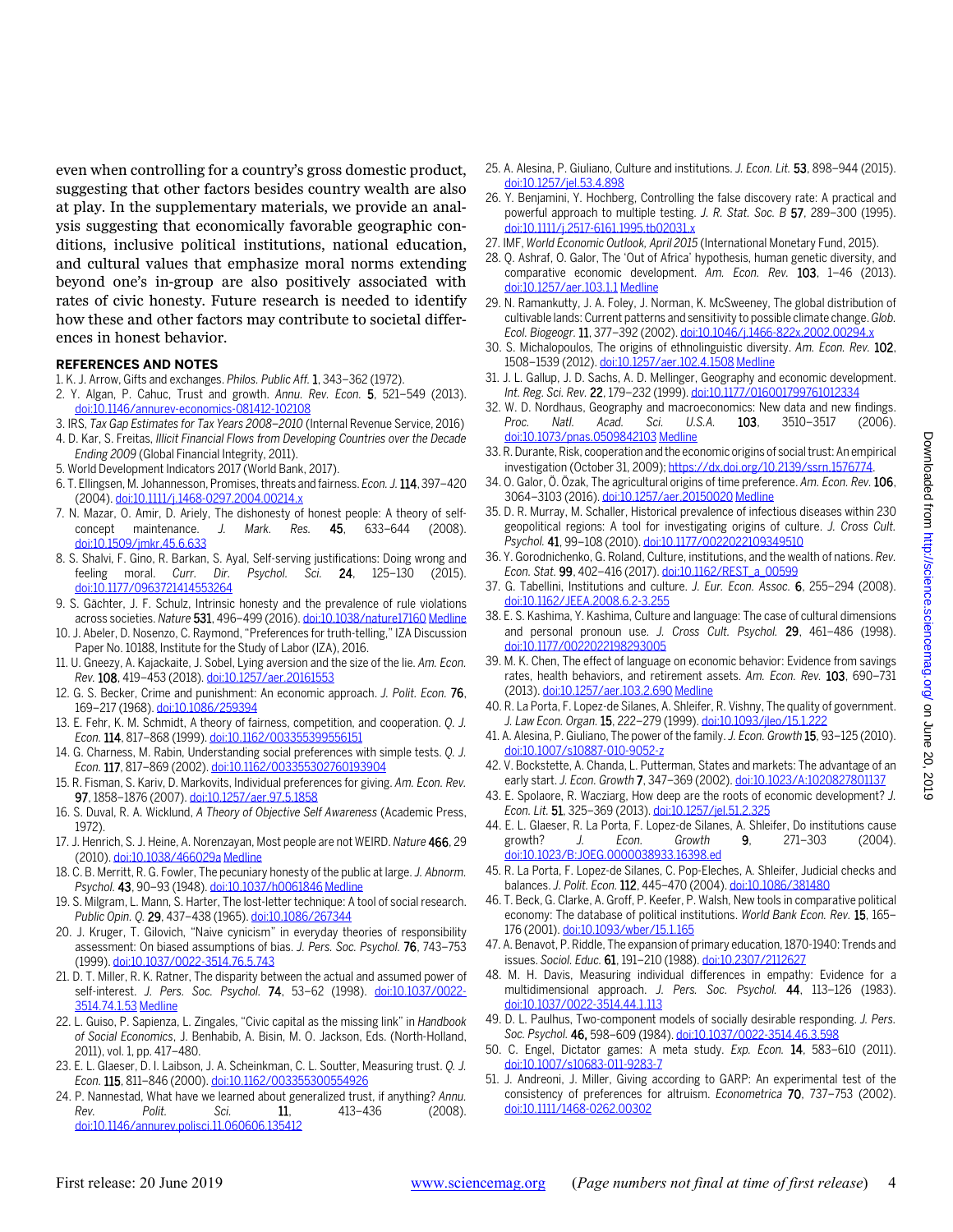- 53. G. Charness, M. Dufwenberg, Promises and partnership. *Econometrica* 74, 1579– 1601 (2006)[. doi:10.1111/j.1468-0262.2006.00719.x](http://dx.doi.org/10.1111/j.1468-0262.2006.00719.x)
- 54. P. Battigalli, M. Dufwenberg, Guilt in games. *Am. Econ. Rev.* 97, 170–176 (2007). [doi:10.1257/aer.97.2.170](http://dx.doi.org/10.1257/aer.97.2.170)
- 55. E. L. Krupka, R. A. Weber, Identifying social norms using coordination games: Why does dictator game sharing vary? *J. Eur. Econ. Assoc.* 11, 495–524 (2013). [doi:10.1111/jeea.12006](http://dx.doi.org/10.1111/jeea.12006)
- 56. J. Andreoni, B. D. Bernheim, Social image and the 50–50 norm: A theoretical and experimental analysis of audience effects. *Econometrica* 77, 1607–1636 (2009). [doi:10.3982/ECTA7384](http://dx.doi.org/10.3982/ECTA7384)
- 57. P. E. Shrout, N. Bolger, Mediation in experimental and nonexperimental studies: New procedures and recommendations. *Psychol. Methods* 7, 422–445 (2002). [doi:10.1037/1082-989X.7.4.422](http://dx.doi.org/10.1037/1082-989X.7.4.422) [Medline](http://www.ncbi.nlm.nih.gov/entrez/query.fcgi?cmd=Retrieve&db=PubMed&list_uids=12530702&dopt=Abstract)
- 58. A. Greif, *Institutions and the Path to the Modern Economy: Lessons from Medieval Trade* (Cambridge Univ. Press, 2006).
- 59. A. Bisin, T. Verdier, "The economics of cultural transmission and socialization" in *Handbook of Social Economics*, J. Benhabib, M. O. Jackson, A. Bisin, Eds. (Elsevier, 2011), vol. 1A, pp. 339–416.
- 60. B. Enke, Kinship, cooperation, and the evolution of moral systems. *Q. J. Econ.*134, 953–1019 (2019)[. doi:10.1093/qje/qjz001](http://dx.doi.org/10.1093/qje/qjz001)
- 61. Q. Ashraf, O. Galor, Dynamics and stagnation in the Malthusian epoch. *Am. Econ. Rev.* 101, 2003–2041 (2011)[. doi:10.1257/aer.101.5.2003](http://dx.doi.org/10.1257/aer.101.5.2003) [Medline](http://www.ncbi.nlm.nih.gov/entrez/query.fcgi?cmd=Retrieve&db=PubMed&list_uids=25506082&dopt=Abstract)
- 62. E. Ostrom, *Governing the Commons* (Cambridge Univ. Press, 1990).
- 63. A. Greif, Cultural beliefs and the organization of society: A historical and theoretical reflection on collectivist and individualist societies. *J. Polit. Econ.* 102, 912–950 (1994)[. doi:10.1086/261959](http://dx.doi.org/10.1086/261959)
- 64. M. Woolcock, Social capital and economic development: Toward a theoretical synthesis and policy framework. *Theory Soc.* 27, 151–208 (1998). [doi:10.1023/A:1006884930135](http://dx.doi.org/10.1023/A:1006884930135)
- 65. J. Henrich, R. Boyd, S. Bowles, C. Camerer, E. Fehr, H. Gintis, R. McElreath, In search of Homo Economicus: Behavioral experiments in 15 small-scale societies. *Am. Econ. Rev.* 91, 73–78 (2001)[. doi:10.1257/aer.91.2.73](http://dx.doi.org/10.1257/aer.91.2.73)
- 66. J. Henrich, J. Ensminger, R. McElreath, A. Barr, C. Barrett, A. Bolyanatz, J. C. Cardenas, M. Gurven, E. Gwako, N. Henrich, C. Lesorogol, F. Marlowe, D. Tracer, J. Ziker, Markets, religion, community size, and the evolution of fairness and punishment. *Science* 327, 1480–1484 (2010). [doi:10.1126/science.1182238](http://dx.doi.org/10.1126/science.1182238) **[Medline](http://www.ncbi.nlm.nih.gov/entrez/query.fcgi?cmd=Retrieve&db=PubMed&list_uids=20299588&dopt=Abstract)**
- 67. J. Mokyr, "The institutional origins of the industrial revolution" in *Institutions and Economic Performance*, E. Helpman, Ed. (Harvard Univ. Press, 2008), pp. 64–119.
- 68. A. Litina, Natural land productivity, cooperation and comparative development. *J. Econ. Growth* 21, 351–408 (2016)[. doi:10.1007/s10887-016-9134-7](http://dx.doi.org/10.1007/s10887-016-9134-7)
- 69. E. Sharma, N. Mazar, A. L. Alter, D. Ariely, Financial deprivation selectively shifts moral standards and compromises moral decisions. *Organ. Behav. Hum. Decis. Process.* 123, 90–100 (2014)[. doi:10.1016/j.obhdp.2013.09.001](http://dx.doi.org/10.1016/j.obhdp.2013.09.001)
- 70. R. Fisman, P. Jakiela, S. Kariv, How did distributional preferences change during the great recession? *J. Public Econ.* 128, 84–95 (2015). [doi:10.1016/j.jpubeco.2015.06.001](http://dx.doi.org/10.1016/j.jpubeco.2015.06.001)
- 71. M. Ananyev, S. Guriev, Effect of income on trust: Evidence from the 2009 crisis in Russia, *Econ. J.* 10.1111/ecoj.12612 (2018).
- 72. J. C. Buggle, R. Durante, "Climate risk, cooperation, and the co-evolution of culture and institutions," CEPR Discussion Paper 12380 (2017).
- 73. J. S. Dean, R. C. Euler, G. J. Gumerman, F. Plog, R. H. Hevly, T. N. V. Karlstrom, Human behavior, demography, and paleoenvironment on the Colorado Plateaus. *Am. Antiq.* 50, 537–554 (1985)[. doi:10.2307/280320](http://dx.doi.org/10.2307/280320)
- 74. E. A. Cashdan, Coping with risk: Reciprocity among the Basarwa of Northern Botswana. *Man* 20, 454–474 (1985)[. doi:10.2307/2802441](http://dx.doi.org/10.2307/2802441)
- 75. D. Nettle, Explaining global patterns of language diversity. *J. Anthropol. Archaeol.* 17, 354–374 (1998)[. doi:10.1006/jaar.1998.0328](http://dx.doi.org/10.1006/jaar.1998.0328)
- 76. O. Galor, V. Savitskiy, "Climatic roots of loss aversion," National Bureau of Economic Research Working Paper No. 25273 (2018).
- 77. C. L. Fincher, R. Thornhill, D. R. Murray, M. Schaller, Pathogen prevalence predicts human cross-cultural variability in individualism/collectivism. *Proc. R. Soc. London Ser. B* 275, 1279–1285 (2008)[. doi:10.1098/rspb.2008.0094](http://dx.doi.org/10.1098/rspb.2008.0094) [Medline](http://www.ncbi.nlm.nih.gov/entrez/query.fcgi?cmd=Retrieve&db=PubMed&list_uids=18302996&dopt=Abstract)
- 78. C. L. Fincher, R. Thornhill, Parasite-stress promotes in-group assortative sociality: The cases of strong family ties and heightened religiosity. *Behav. Brain Sci.* 35, 61–79 (2012)[. doi:10.1017/S0140525X11000021](http://dx.doi.org/10.1017/S0140525X11000021) [Medline](http://www.ncbi.nlm.nih.gov/entrez/query.fcgi?cmd=Retrieve&db=PubMed&list_uids=22289223&dopt=Abstract)
- 79. G. Tabellini, Culture and institutions: Economic development in the regions of Europe. *J. Eur. Econ. Assoc.* 8, 677–716 (2010). [doi:10.1111/j.1542-](http://dx.doi.org/10.1111/j.1542-4774.2010.tb00537.x) [4774.2010.tb00537.x](http://dx.doi.org/10.1111/j.1542-4774.2010.tb00537.x)
- 80. A. N. Licht, C. Goldschmidt, S. H. Schwartz, Culture rules: The foundations of the rule of law and other norms of governance. *J. Comp. Econ.* 35, 659–688 (2007). [doi:10.1016/j.jce.2007.09.001](http://dx.doi.org/10.1016/j.jce.2007.09.001)
- 81. R. Brown, A. Gilman, "The pronouns of power and solidarity" in *Style in Language*, T. A. Sebeok, Ed. (MIT Press, 1960), pp. 253–276.
- 82. A. Falk, A. Becker, T. Dohmen, B. Enke, D. Huffman, U. Sunde, Global evidence on economic preferences. *Q. J. Econ.* 133, 1645–1692 (2018). [doi:10.1093/qje/qjy013](http://dx.doi.org/10.1093/qje/qjy013)
- 83. M. Weber, *The Protestant Ethic and the Spirit of Capitalism* (Allen and Unwin, 1930).
- 84. R. D. Putnam, R. Leonardi, R. Y. Nanetti, *Making Democracy Work: Civic Traditions in Modern Italy* (Princeton Univ. Press, 1993).
- 85. B. Arruñada, Protestants and Catholics: Similar work ethic, different social ethic. *Econ. J.*120, 890–918 (2010)[. doi:10.1111/j.1468-0297.2009.02325.x](http://dx.doi.org/10.1111/j.1468-0297.2009.02325.x)
- 86. R. La Porta, F. Lopez-de Silanes, A. Shleifer, R. W. Vishny, Trust in large organizations. *Am. Econ. Rev.* 87, 333–338 (1997).
- 87. E. M. Uslaner, *The Moral Foundations of Trust* (Cambridge Univ. Press, 2002).
- 88. E. C. Banfield, *The Moral Basis of a Backward Society* (Free Press, 1958).
- 89. J. S. Coleman, *Foundations of Social Capital Theory* (Harvard Univ. Press, 1990).
- 90. A. Alesina, P. Giuliano, "Family ties" in *Handbook of Economic Growth*, P. Aghion, S. N. Durlauf, Eds. (Elsevier, 2014), vol. 2, pp. 177–215.
- 91. P. Aghion, Y. Algan, P. Cahuc, A. Shleifer, Regulation and distrust. *Q. J. Econ.* 125, 1015–1049 (2010)[. doi:10.1162/qjec.2010.125.3.1015](http://dx.doi.org/10.1162/qjec.2010.125.3.1015)
- 92. R. Bénabou, J. Tirole, Identity, morals, and taboos: Beliefs as assets. *Q. J. Econ.* 126, 805–855 (2011)[. doi:10.1093/qje/qjr002](http://dx.doi.org/10.1093/qje/qjr002) [Medline](http://www.ncbi.nlm.nih.gov/entrez/query.fcgi?cmd=Retrieve&db=PubMed&list_uids=22073409&dopt=Abstract)
- 93. G. Tabellini, The scope of cooperation: Values and incentives. *Q. J. Econ.*123, 905– 950 (2008)[. doi:10.1162/qjec.2008.123.3.905](http://dx.doi.org/10.1162/qjec.2008.123.3.905)
- 94. A. Cassar, G. d'Adda, P. Grosjean, Institutional quality, culture, and norms of cooperation: Evidence from behavioral field experiments. *J. Law Econ.* 57, 821– 863 (2014)[. doi:10.1086/678331](http://dx.doi.org/10.1086/678331)
- 95. L. Guiso, P. Sapienza, L. Zingales, Long-term persistence. *J. Eur. Econ. Assoc.* 14, 1401–1436 (2016)[. doi:10.1111/jeea.12177](http://dx.doi.org/10.1111/jeea.12177)
- 96. S. Lowes, N. Nunn, J. A. Robinson, J. L. Weigel, The evolution of culture and institutions: Evidence from the Kuba kingdom. *Econometrica* 85, 1065–1091 (2017)[. doi:10.3982/ECTA14139](http://dx.doi.org/10.3982/ECTA14139)
- 97. T. Persson, G. Tabellini, Constitutions and economic policy. *J. Econ. Perspect.* 18, 75–98 (2004)[. doi:10.1257/089533004773563449](http://dx.doi.org/10.1257/089533004773563449)
- 98. T. Nannicini, A. Stella, G. Tabellini, U. Troiano, Social capital and political accountability. *Am. Econ. J. Econ. Policy* 5, 222–250 (2013). [doi:10.1257/pol.5.2.222](http://dx.doi.org/10.1257/pol.5.2.222)
- 99. A. Green, "Education and state formation" in *Education and State Formation* (Palgrave Macmillan, 1990), pp. 76–110.
- 100. E. M. Uslaner, B. Rothstein, The historical roots of corruption: State building, economic inequality, and mass education. *Comp. Polit.* 48, 227–248 (2016). [doi:10.5129/001041516817037736](http://dx.doi.org/10.5129/001041516817037736)
- 101. E. L. Glaeser, G. A. Ponzetto, A. Shleifer, Why does democracy need education? *J. Econ. Growth* 12, 77–99 (2007)[. doi:10.1007/s10887-007-9015-1](http://dx.doi.org/10.1007/s10887-007-9015-1)
- 102. S. Knack, P. Keefer, Does social capital have an economic payoff? A crosscountry investigation. *Q. J. Econ.* 112, 1251–1288 (1997). [doi:10.1162/003355300555475](http://dx.doi.org/10.1162/003355300555475)
- 103. K. Milligan, E. Moretti, P. Oreopoulos, Does education improve citizenship? Evidence from the United States and the United Kingdom. *J. Public Econ.* 88, 1667–1695 (2004)[. doi:10.1016/j.jpubeco.2003.10.005](http://dx.doi.org/10.1016/j.jpubeco.2003.10.005)
- 104. J. F. Helliwell, R. D. Putnam, Education and social capital. *East. Econ. J.* 33, 1–19 (2007)[. doi:10.1057/eej.2007.1](http://dx.doi.org/10.1057/eej.2007.1)
- 105. S. L. Engerman, K. L. Sokoloff, "Factor endowments, institutions, and differential paths of growth among new world economies" in *How Latin America Fell Behind: Essays on the Economic Histories of Brazil and Mexico, 1800*–*1914*, S. Haber, Ed. (Stanford Univ. Press, 1997), pp. 260–304.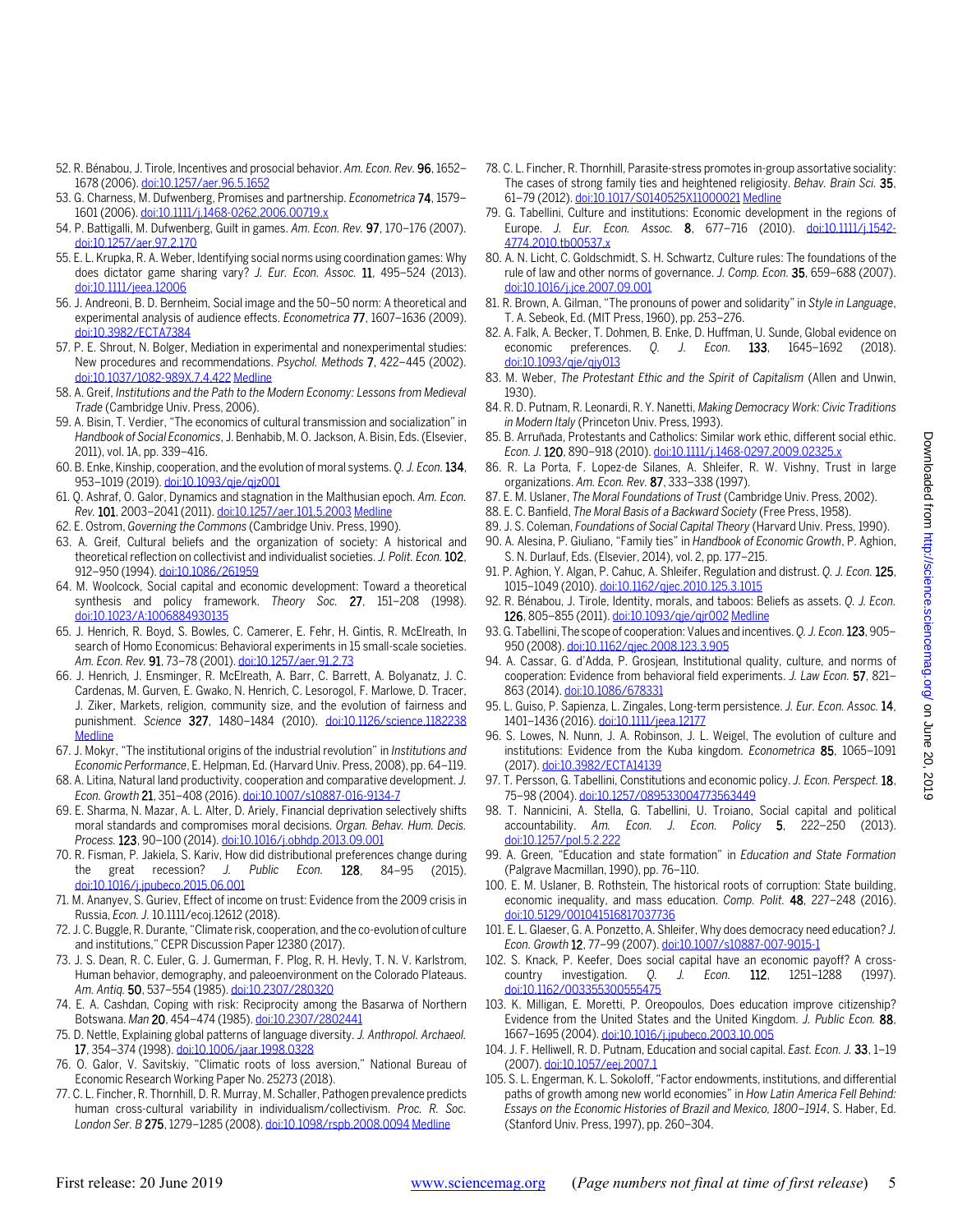- 106. D. Acemoglu, S. Johnson, J. A. Robinson, Reversal of fortune: Geography and institutions in the making of the modern world income distribution. *Q. J. Econ.*117, 1231–1294 (2002)[. doi:10.1162/003355302320935025](http://dx.doi.org/10.1162/003355302320935025)
- 107. N. Nunn, L. Wantchekon, The slave trade and the origins of mistrust in Africa. *Am. Econ. Rev.* 101, 3221–3252 (2011)[. doi:10.1257/aer.101.7.3221](http://dx.doi.org/10.1257/aer.101.7.3221)
- 108. Q. Ashraf, O. Galor, "Cultural diversity, geographical isolation, and the origin of the wealth of nations," National Bureau of Economic Research Working Paper No. 17640 (2011).
- 109. A. Alesina, P. Giuliano, N. Nunn, On the origins of gender roles: Women and the plough. *Q. J. Econ.*128, 469–530 (2013)[. doi:10.1093/qje/qjt005](http://dx.doi.org/10.1093/qje/qjt005)
- 110. M. D. West, Losers: Recovering lost property in Japan and the United States. *Law Soc. Rev.* 37, 369–424 (2003)[. doi:10.1111/1540-5893.3702007](http://dx.doi.org/10.1111/1540-5893.3702007)
- 111. A. Zellner, An efficient method of estimating seemingly unrelated regressions and tests for aggregation bias. *J. Am. Stat. Assoc.* 57, 348–368 (1962). [doi:10.1080/01621459.1962.10480664](http://dx.doi.org/10.1080/01621459.1962.10480664)

#### ACKNOWLEDGMENTS

We are grateful for many helpful discussions including those of Johannes Abeler, Michael Bauer, Aline Bütikofer, Stefano DellaVigna, Ernst Fehr, Ray Fisman, Serra Marta Garcia, Joe Henrich, Magnus Johannesson, Emir Kamenica, Johann Graf Lambsdorff, Vai-Lam Mui, Nick Netzer, Andrew Oswald, Devin Pope, Gautam Rao, Andrei Shleifer, Paul Smeets, Richard Thaler, Fabrizio Zilibotti and audiences at various conferences and seminars. We thank Jan Aeberhard, Marie Baumann, Karim Ben Hassine, Dominic Bigliel, Thomas Braschler, Pascal Bührig, Flavio Caderas, Cosma Gabaglio, Christine Kaut, Vaclav Korbel, Flurin Noldin, Nenad Ruvidic, Nicolas Sampl, Bruno Scherrer, Marco Schwarz for outstanding research assistance and Andreas Saurer for excellent technical assistance. Funding: We are grateful for financial support from the Gottlieb Duttweiler Institute. Author contributions: A.C. and M.A.M. developed the research idea and designed the study. A.C., M.A.M., and C.L.Z. conducted the lost wallets experiments and nationally representative surveys. A.C., M.A.M., C.L.Z., and D.T. conducted the prediction studies. All authors analyzed the data and wrote the manuscript. Competing interests: None of the authors have any competing interests. Data and materials availability: Replication data files are available online a[t https://dataverse.harvard.edu/dataverse/honesty.](https://dataverse.harvard.edu/dataverse/honesty) 

#### **SUPPLEMENTARY MATERIALS**

[science.sciencemag.org/cgi/content/full/science.aau8712/DC1](https://science.sciencemag.org/cgi/content/full/science.aau8712/DC1) Materials and Methods Supplementary Text Figs. S1 to S15 Tables S1 to S20 References (*26–111*)

23 July 2018; accepted 30 May 2019 Published online 20 June 2019 10.1126/science.aau8712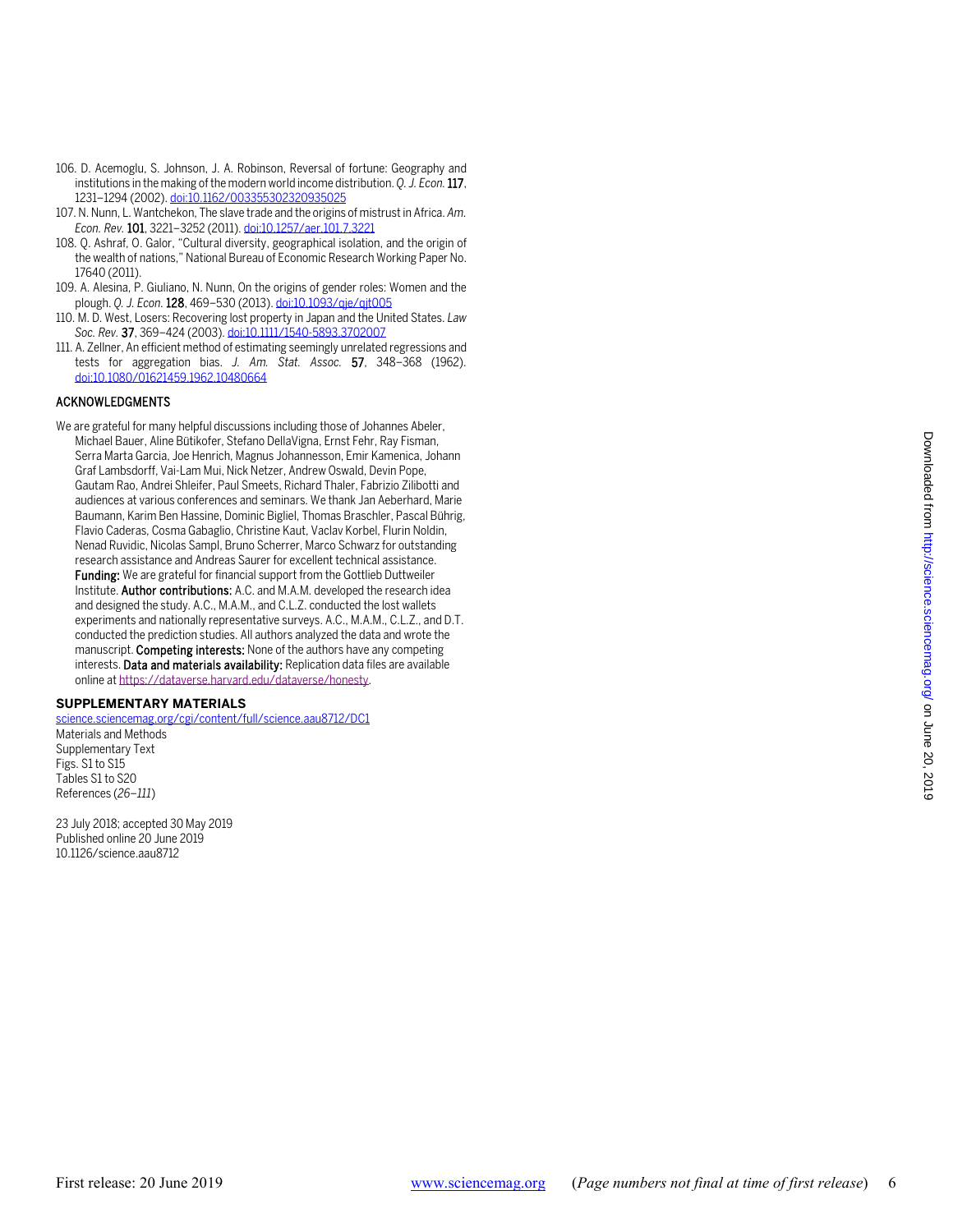

# Fig. 1. Share of wallets reported in the NoMoney and Money condition

by country. Left hand side: Share of wallets reported in treatments NoMoney (US \$0) and Money (US \$13.45) by country. The amount of money in the wallet is adjusted according to each country's purchasing power. Right hand side: Average difference between treatment Money and NoMoney across quartiles based on absolute response rates in the NoMoney condition. Error bars represent standard errors of the mean.



## Fig. 2. Reporting rates as a function of monetary stakes. Share of wallets reported in the No-Money (US \$0) Money (US \$13.45), and Big-Money (US \$94.15) conditions.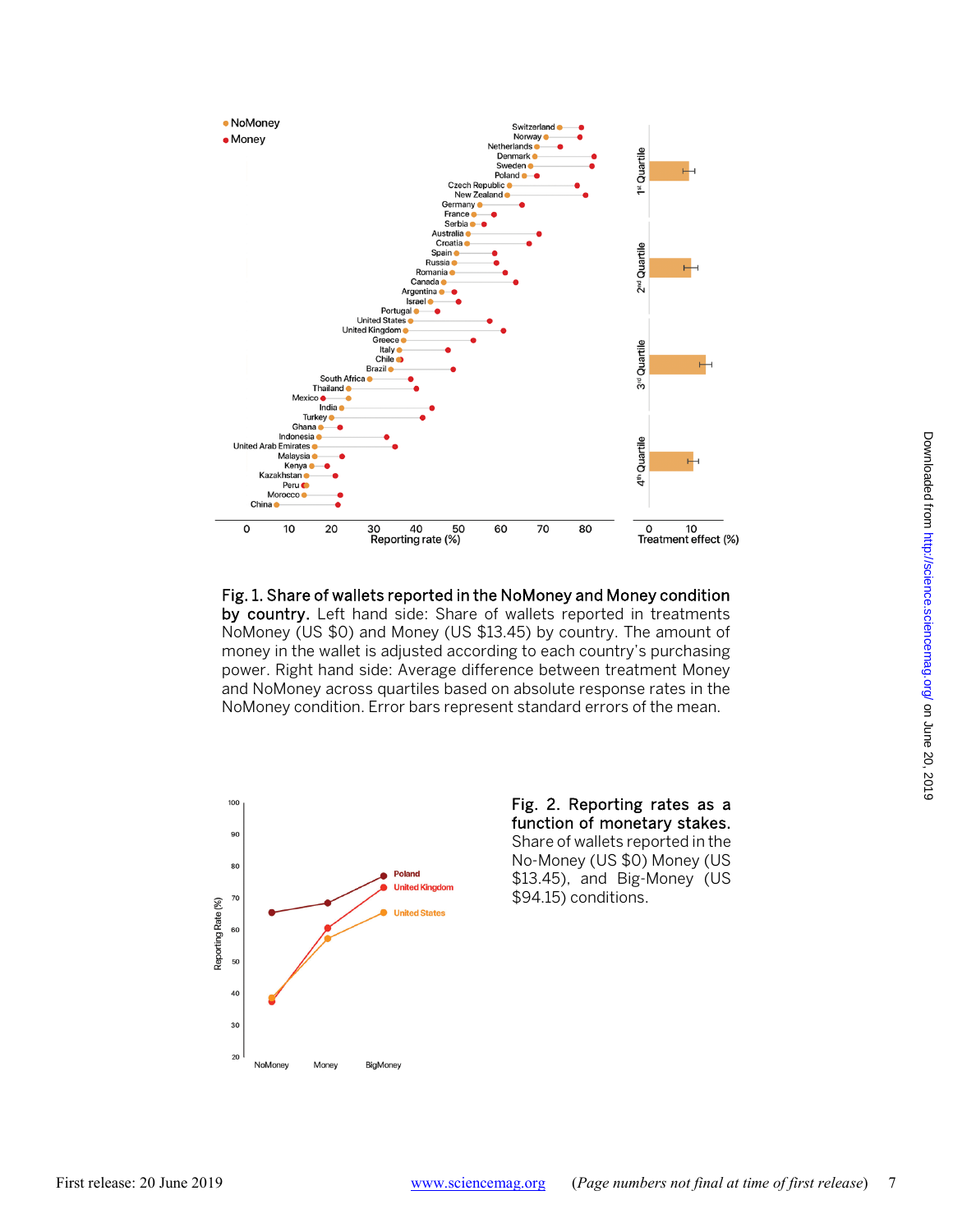

Fig. 3. Actual versus predicted reporting rates. (A) Actual reporting rates in the US for each condition *(N* = 800). Error bars represent robust standard errors. (B) Average predicted reporting rates for the US by our non-expert sample (*N* = 299). Error bars represent robust standard errors clustered by participants. (C) Average predicted reporting rates for the US by our expert sample of academic economists (*N* = 279). Error bars represent robust standard errors clustered by participants.